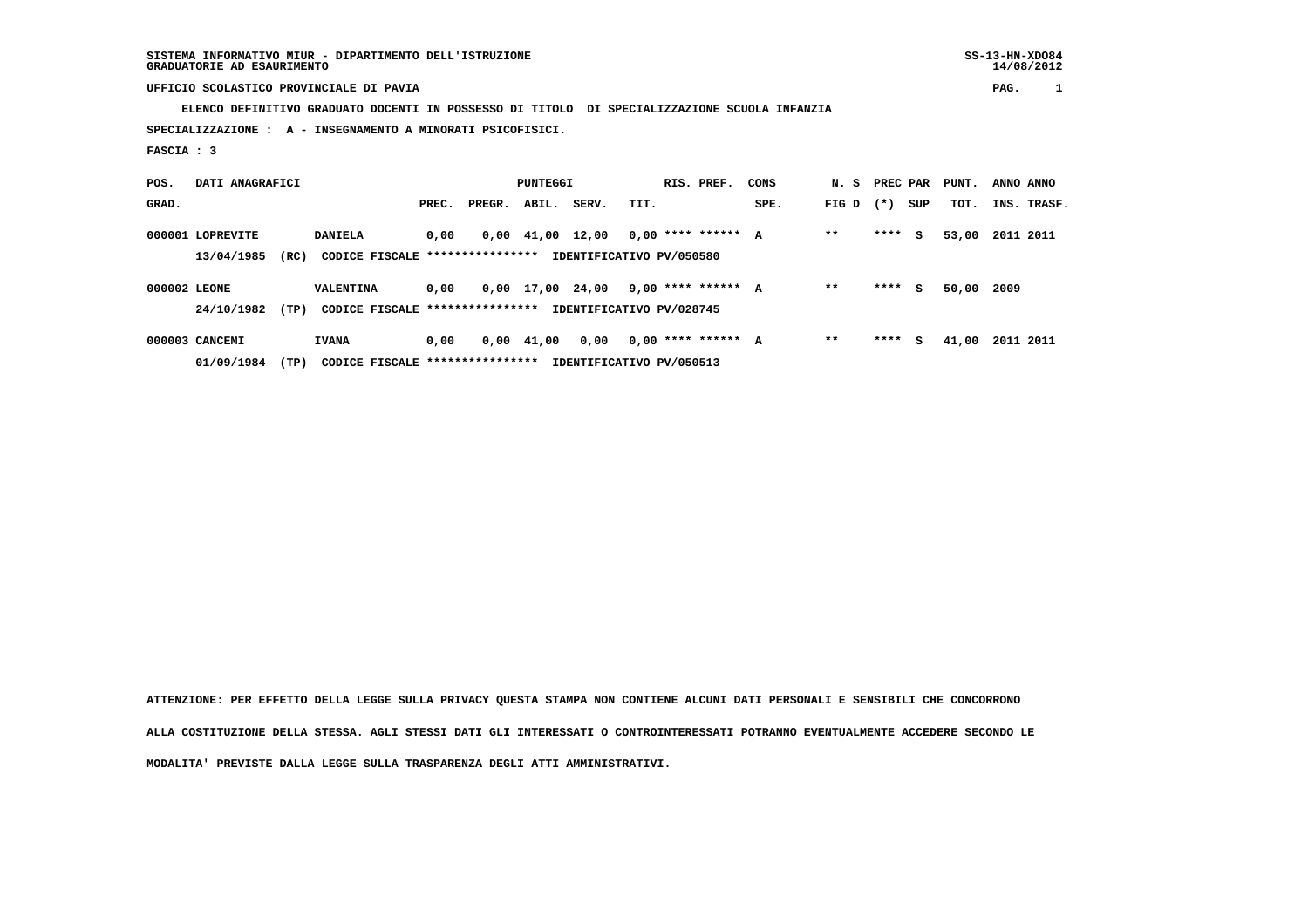### **UFFICIO SCOLASTICO PROVINCIALE DI PAVIA PAG. 2**

 **ELENCO DEFINITIVO GRADUATO DOCENTI IN POSSESSO DI TITOLO DI SPECIALIZZAZIONE SCUOLA INFANZIA**

 **SPECIALIZZAZIONE : A - INSEGNAMENTO A MINORATI PSICOFISICI.**

 **FASCIA : 3**

| POS.        | DATI ANAGRAFICI    |      |                                                               |       |                                                    | <b>PUNTEGGI</b> |                                                                       |      | RIS. PREF. | CONS |       |         |     | N. S PREC PAR PUNT. | ANNO ANNO   |
|-------------|--------------------|------|---------------------------------------------------------------|-------|----------------------------------------------------|-----------------|-----------------------------------------------------------------------|------|------------|------|-------|---------|-----|---------------------|-------------|
| GRAD.       |                    |      |                                                               | PREC. | PREGR.                                             | ABIL.           | SERV.                                                                 | TIT. |            | SPE. | FIG D | $(* )$  | SUP | TOT.                | INS. TRASF. |
| 000004 ROSA |                    |      | ANNA MARIA                                                    | 0,00  |                                                    |                 | 16,00 41,00 12,00 3,00 **** ****** B                                  |      |            |      | $***$ | $***$ S |     | 72,00               | 2009        |
|             | 06/04/1981         | (CT) | CODICE FISCALE                                                |       | *************** IDENTIFICATIVO PV/048168           |                 |                                                                       |      |            |      |       |         |     |                     |             |
|             | 000005 DE ROSE     |      | MARIA ROSARIA                                                 |       | $0,00$ $0,00$ $42,00$ $24,00$ $0,00$ **** ****** B |                 |                                                                       |      |            |      | $***$ | ****    | S.  | 66,00               | 2011 2011   |
|             | 21/07/1986         | (CS) | CODICE FISCALE **************** IDENTIFICATIVO PV/050413      |       |                                                    |                 |                                                                       |      |            |      |       |         |     |                     |             |
|             | 000006 BARTOLOMEO  |      | <b>FRANCESCA</b>                                              | 0,00  |                                                    |                 | $0.00 \quad 41.00 \quad 24.00 \quad 0.00 \quad *** \quad *** \quad B$ |      |            |      | $* *$ | $***$ S |     | 65,00               | 2007        |
|             |                    |      | 14/07/1979 (CS) CODICE FISCALE                                |       | *************** IDENTIFICATIVO PV/028403           |                 |                                                                       |      |            |      |       |         |     |                     |             |
|             | 000007 PURRAZZELLA |      | <b>CATERINA</b>                                               | 0,00  |                                                    |                 | $0,00$ 42,00 0,00 3,00 **** ****** B                                  |      |            |      | $* *$ | ****    | s   | 45,00               | 2011 2011   |
|             | 21/11/1981         | (PA) | CODICE FISCALE **************** IDENTIFICATIVO PV/050614      |       |                                                    |                 |                                                                       |      |            |      |       |         |     |                     |             |
|             | 000008 PALUMBO     |      | <b>MARCO</b>                                                  | 0,00  |                                                    |                 | $0,00$ 17,00 0,00 3,00 **** ****** B                                  |      |            |      | $**$  | $***$ S |     | 20,00               | 2011 2011   |
|             | 23/05/1975         |      | (NA) CODICE FISCALE **************** IDENTIFICATIVO PV/050463 |       |                                                    |                 |                                                                       |      |            |      |       |         |     |                     |             |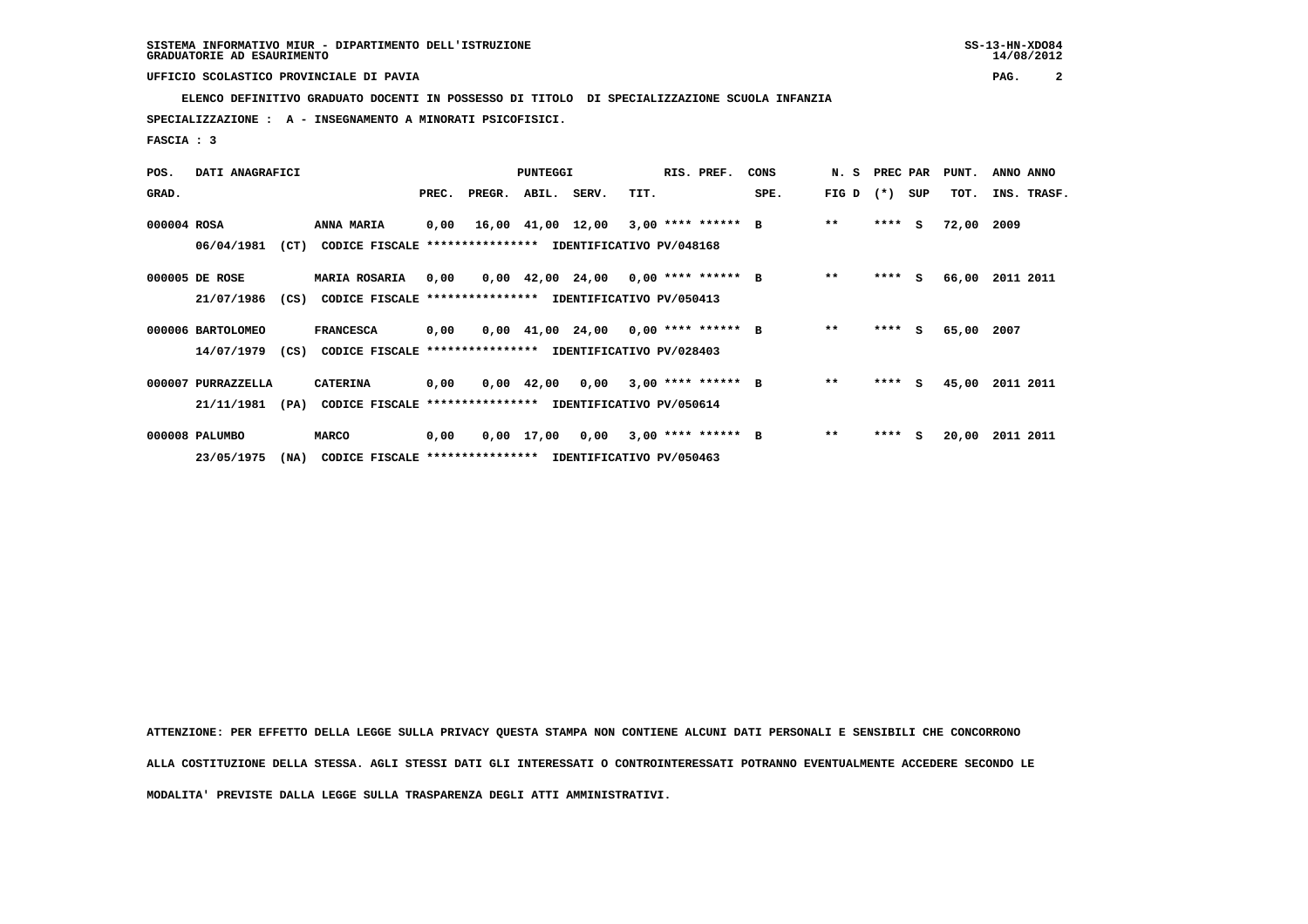| SISTEMA INFORMATIVO MIUR - DIPARTIMENTO DELL'ISTRUZIONE | $SS-13-HN-XDO84$ |
|---------------------------------------------------------|------------------|
| GRADUATORIE AD ESAURIMENTO                              | 14/08/2012       |

 $SS-13-HN-XDO84$  $14/08/2012$ 

 **UFFICIO SCOLASTICO PROVINCIALE DI PAVIA PAG. 3**

 **ELENCO DEFINITIVO GRADUATO DOCENTI IN POSSESSO DI TITOLO DI SPECIALIZZAZIONE SCUOLA INFANZIA**

 **SPECIALIZZAZIONE : A - INSEGNAMENTO A MINORATI PSICOFISICI.**

 **FASCIA : 3**

| POS.  | DATI ANAGRAFICI |      |                                 |       |        | PUNTEGGI |       |                                    | RIS. PREF. | CONS |             |        |     | N. S PREC PAR PUNT. | ANNO ANNO   |
|-------|-----------------|------|---------------------------------|-------|--------|----------|-------|------------------------------------|------------|------|-------------|--------|-----|---------------------|-------------|
| GRAD. |                 |      |                                 | PREC. | PREGR. | ABIL.    | SERV. | TIT.                               |            | SPE. | $FIG D (*)$ |        | SUP | тот.                | INS. TRASF. |
|       | AURIA וD'AURIA  |      | LIBERATINA                      | 0.00  | 0.00   |          |       | 6,00  0,00  12,00  ****  ******  R |            |      | $***$       | **** S |     | 18,00 2009          |             |
|       | 22/11/1978      | (NA) | CODICE FISCALE **************** |       |        |          |       | IDENTIFICATIVO PV/048184           |            |      |             |        |     |                     |             |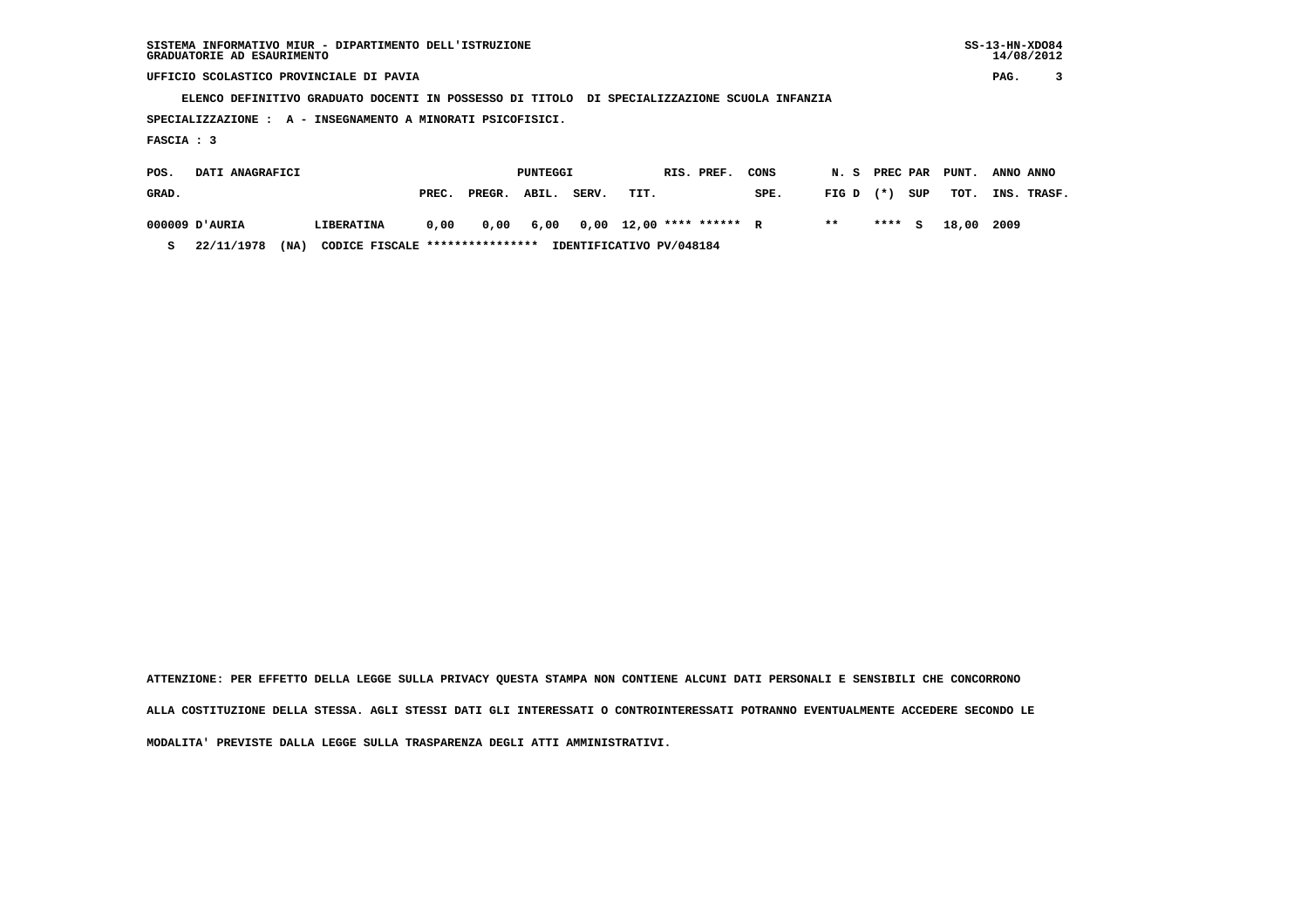**SISTEMA INFORMATIVO MIUR - DIPARTIMENTO DELL'ISTRUZIONE SS-13-HN-XDO84 GRADUATORIE AD ESAURIMENTO 14/08/2012**

# **UFFICIO SCOLASTICO PROVINCIALE DI PAVIA PAG. 4**

 **ELENCO DEFINITIVO GRADUATO DOCENTI IN POSSESSO DI TITOLO DI SPECIALIZZAZIONE SCUOLA INFANZIA**

 **SPECIALIZZAZIONE : B - INSEGNAMENTO A MINORATI DELLA VISTA.**

 **FASCIA : 3**

| POS.         | DATI ANAGRAFICI  |      |                                  |       |        | PUNTEGGI       |                          |      | RIS. PREF.           | CONS | N. S  | PREC PAR |     | PUNT. | ANNO ANNO |             |
|--------------|------------------|------|----------------------------------|-------|--------|----------------|--------------------------|------|----------------------|------|-------|----------|-----|-------|-----------|-------------|
| GRAD.        |                  |      |                                  | PREC. | PREGR. | ABIL.          | SERV.                    | TIT. |                      | SPE. | FIG D | $(* )$   | SUP | TOT.  |           | INS. TRASF. |
|              | 000001 LOPREVITE |      | <b>DANIELA</b>                   | 0.00  |        | $0,00$ $41,00$ | 12,00                    |      | $0.00$ **** ****** A |      | $**$  | ****     | s   | 53,00 | 2011 2011 |             |
|              | 13/04/1985       | (RC) | CODICE FISCALE ***************** |       |        |                | IDENTIFICATIVO PV/050580 |      |                      |      |       |          |     |       |           |             |
| 000002 LEONE |                  |      | VALENTINA                        | 0.00  |        | 0,00 17,00     | 24,00                    |      | 9,00 **** ****** A   |      | $**$  | ****     | s   | 50,00 | 2009      |             |
|              | 24/10/1982       | (TP) | CODICE FISCALE ****************  |       |        |                | IDENTIFICATIVO PV/028745 |      |                      |      |       |          |     |       |           |             |
|              | 000003 CANCEMI   |      | <b>IVANA</b>                     | 0.00  |        | $0,00$ $41,00$ | 0,00                     |      | $0,00$ **** ****** A |      | $**$  | ****     | s   | 41,00 | 2011 2011 |             |
|              | 01/09/1984       | (TP) | CODICE FISCALE ***************** |       |        |                | IDENTIFICATIVO PV/050513 |      |                      |      |       |          |     |       |           |             |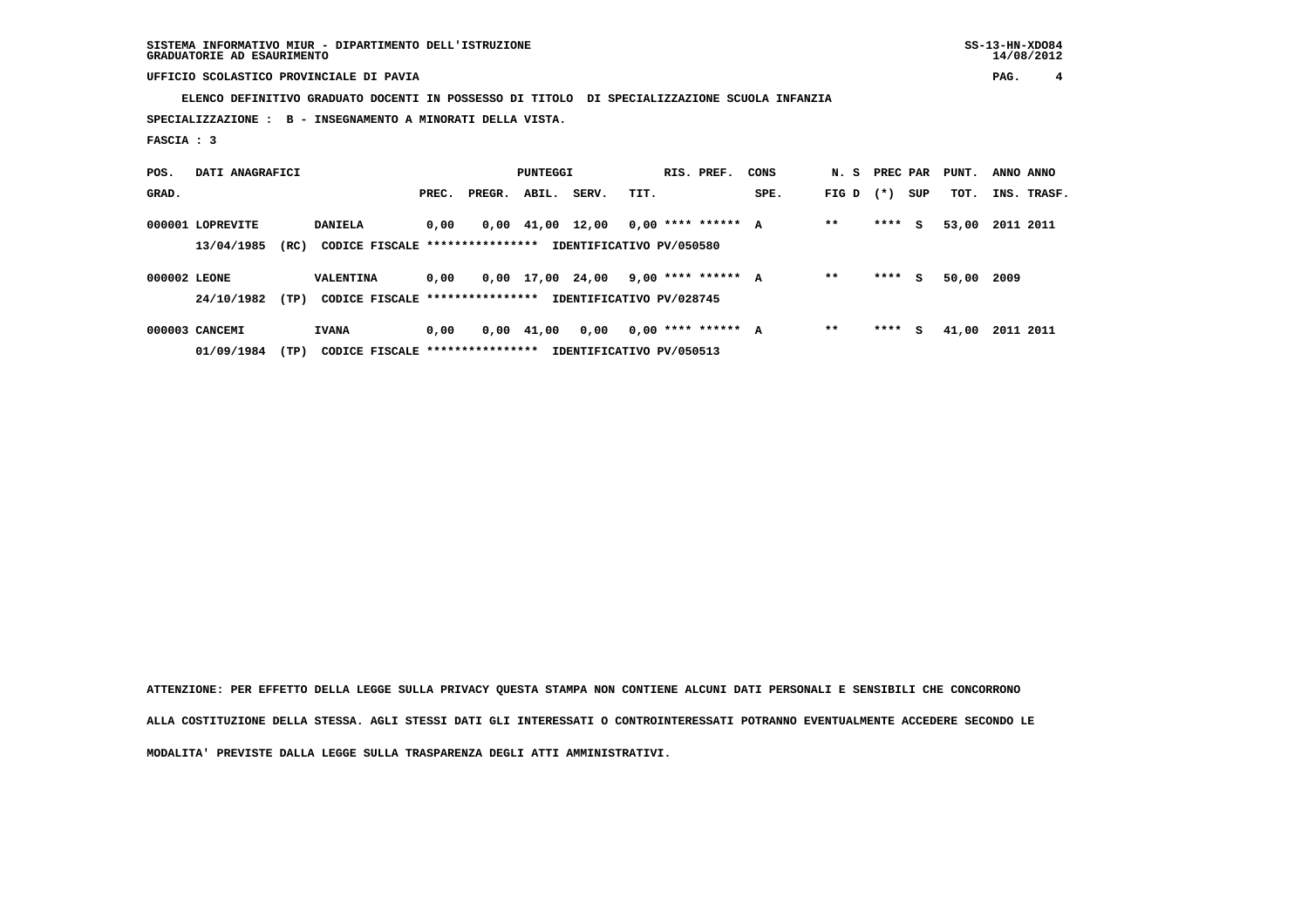# **UFFICIO SCOLASTICO PROVINCIALE DI PAVIA PAG. 5**

 **ELENCO DEFINITIVO GRADUATO DOCENTI IN POSSESSO DI TITOLO DI SPECIALIZZAZIONE SCUOLA INFANZIA**

 **SPECIALIZZAZIONE : B - INSEGNAMENTO A MINORATI DELLA VISTA.**

 **FASCIA : 3**

| POS.        | DATI ANAGRAFICI    |      |                                                               |       |                                                    | <b>PUNTEGGI</b> |                                                                       |      | RIS. PREF. | CONS |       |         |     | N. S PREC PAR PUNT. | ANNO ANNO   |
|-------------|--------------------|------|---------------------------------------------------------------|-------|----------------------------------------------------|-----------------|-----------------------------------------------------------------------|------|------------|------|-------|---------|-----|---------------------|-------------|
| GRAD.       |                    |      |                                                               | PREC. | PREGR.                                             | ABIL.           | SERV.                                                                 | TIT. |            | SPE. | FIG D | $(* )$  | SUP | TOT.                | INS. TRASF. |
| 000004 ROSA |                    |      | ANNA MARIA                                                    | 0,00  |                                                    |                 | 16,00 41,00 12,00 3,00 **** ****** B                                  |      |            |      | $***$ | $***$ S |     | 72,00               | 2009        |
|             | 06/04/1981         | (CT) | CODICE FISCALE                                                |       | *************** IDENTIFICATIVO PV/048168           |                 |                                                                       |      |            |      |       |         |     |                     |             |
|             | 000005 DE ROSE     |      | MARIA ROSARIA                                                 |       | $0,00$ $0,00$ $42,00$ $24,00$ $0,00$ **** ****** B |                 |                                                                       |      |            |      | $***$ | ****    | S.  | 66,00               | 2011 2011   |
|             | 21/07/1986         | (CS) | CODICE FISCALE **************** IDENTIFICATIVO PV/050413      |       |                                                    |                 |                                                                       |      |            |      |       |         |     |                     |             |
|             | 000006 BARTOLOMEO  |      | <b>FRANCESCA</b>                                              | 0,00  |                                                    |                 | $0.00 \quad 41.00 \quad 24.00 \quad 0.00 \quad *** \quad *** \quad B$ |      |            |      | $* *$ | $***$ S |     | 65,00               | 2007        |
|             |                    |      | 14/07/1979 (CS) CODICE FISCALE                                |       | *************** IDENTIFICATIVO PV/028403           |                 |                                                                       |      |            |      |       |         |     |                     |             |
|             | 000007 PURRAZZELLA |      | <b>CATERINA</b>                                               | 0,00  |                                                    |                 | $0,00$ 42,00 0,00 3,00 **** ****** B                                  |      |            |      | $* *$ | ****    | s   | 45,00               | 2011 2011   |
|             | 21/11/1981         | (PA) | CODICE FISCALE **************** IDENTIFICATIVO PV/050614      |       |                                                    |                 |                                                                       |      |            |      |       |         |     |                     |             |
|             | 000008 PALUMBO     |      | <b>MARCO</b>                                                  | 0,00  |                                                    |                 | $0,00$ 17,00 0,00 3,00 **** ****** B                                  |      |            |      | $**$  | $***$ S |     | 20,00               | 2011 2011   |
|             | 23/05/1975         |      | (NA) CODICE FISCALE **************** IDENTIFICATIVO PV/050463 |       |                                                    |                 |                                                                       |      |            |      |       |         |     |                     |             |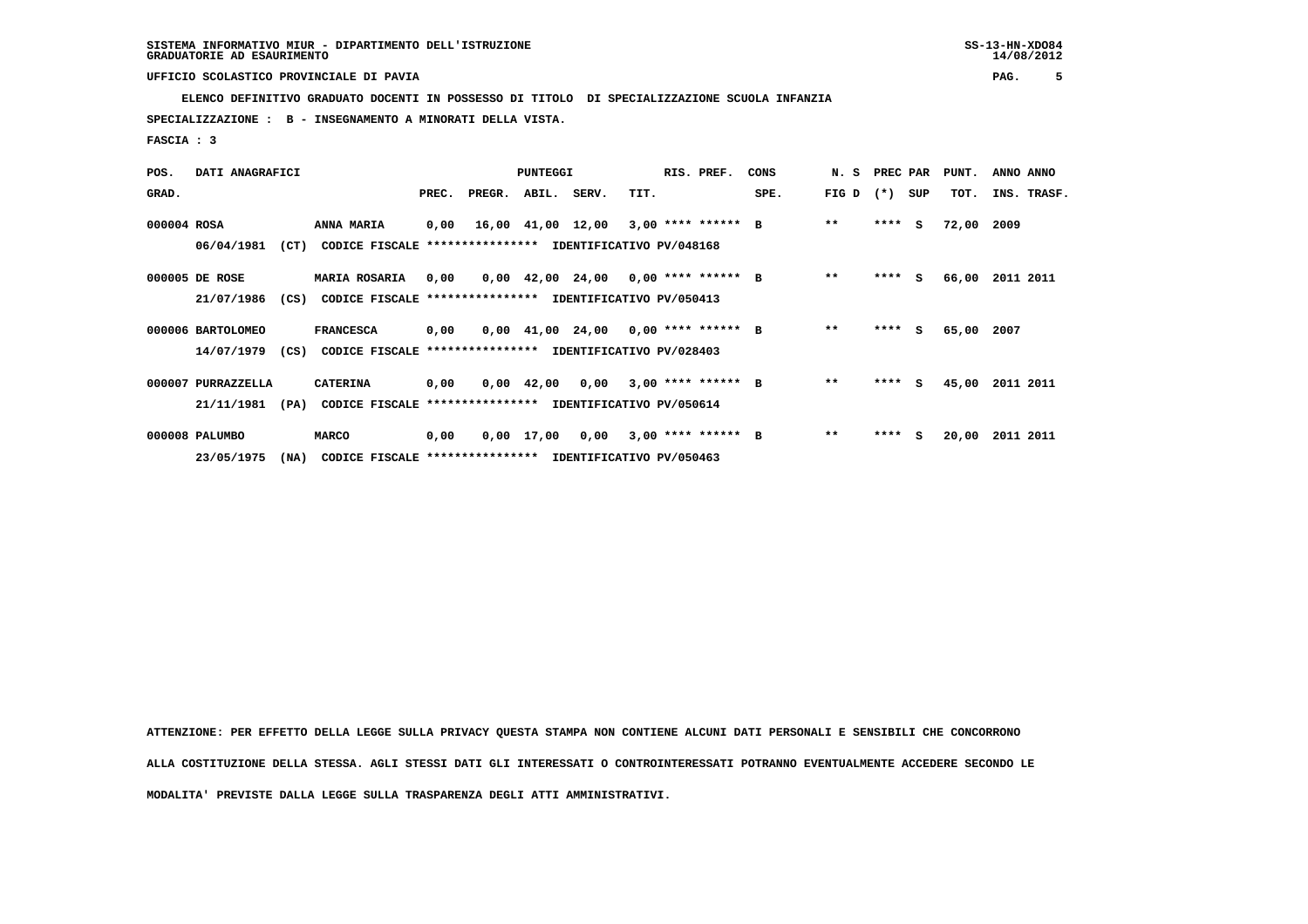| SISTEMA INFORMATIVO MIUR - DIPARTIMENTO DELL'ISTRUZIONE<br>GRADUATORIE AD ESAURIMENTO        |                                          |       |        |          |       |      |                   |      |       |          |     |       | $SS-13-HN-XDO84$<br>14/08/2012 |             |
|----------------------------------------------------------------------------------------------|------------------------------------------|-------|--------|----------|-------|------|-------------------|------|-------|----------|-----|-------|--------------------------------|-------------|
| UFFICIO SCOLASTICO PROVINCIALE DI PAVIA                                                      |                                          |       |        |          |       |      |                   |      |       |          |     |       | PAG.                           | 6           |
| ELENCO DEFINITIVO GRADUATO DOCENTI IN POSSESSO DI TITOLO DI SPECIALIZZAZIONE SCUOLA INFANZIA |                                          |       |        |          |       |      |                   |      |       |          |     |       |                                |             |
| SPECIALIZZAZIONE :                                                                           | B - INSEGNAMENTO A MINORATI DELLA VISTA. |       |        |          |       |      |                   |      |       |          |     |       |                                |             |
| FASCIA : 3                                                                                   |                                          |       |        |          |       |      |                   |      |       |          |     |       |                                |             |
| DATI ANAGRAFICI<br>POS.                                                                      |                                          |       |        | PUNTEGGI |       |      | RIS. PREF.        | CONS | N.S   | PREC PAR |     | PUNT. | ANNO ANNO                      |             |
| GRAD.                                                                                        |                                          | PREC. | PREGR. | ABIL.    | SERV. | TIT. |                   | SPE. | FIG D | $(*)$    | SUP | TOT.  |                                | INS. TRASF. |
| AURIA וכ 000009                                                                              | LIBERATINA                               | 0,00  | 0,00   | 6,00     | 0,00  |      | 12,00 **** ****** | R    | $* *$ | ****     | s   | 18,00 | 2009                           |             |

 **S 22/11/1978 (NA) CODICE FISCALE \*\*\*\*\*\*\*\*\*\*\*\*\*\*\*\* IDENTIFICATIVO PV/048184**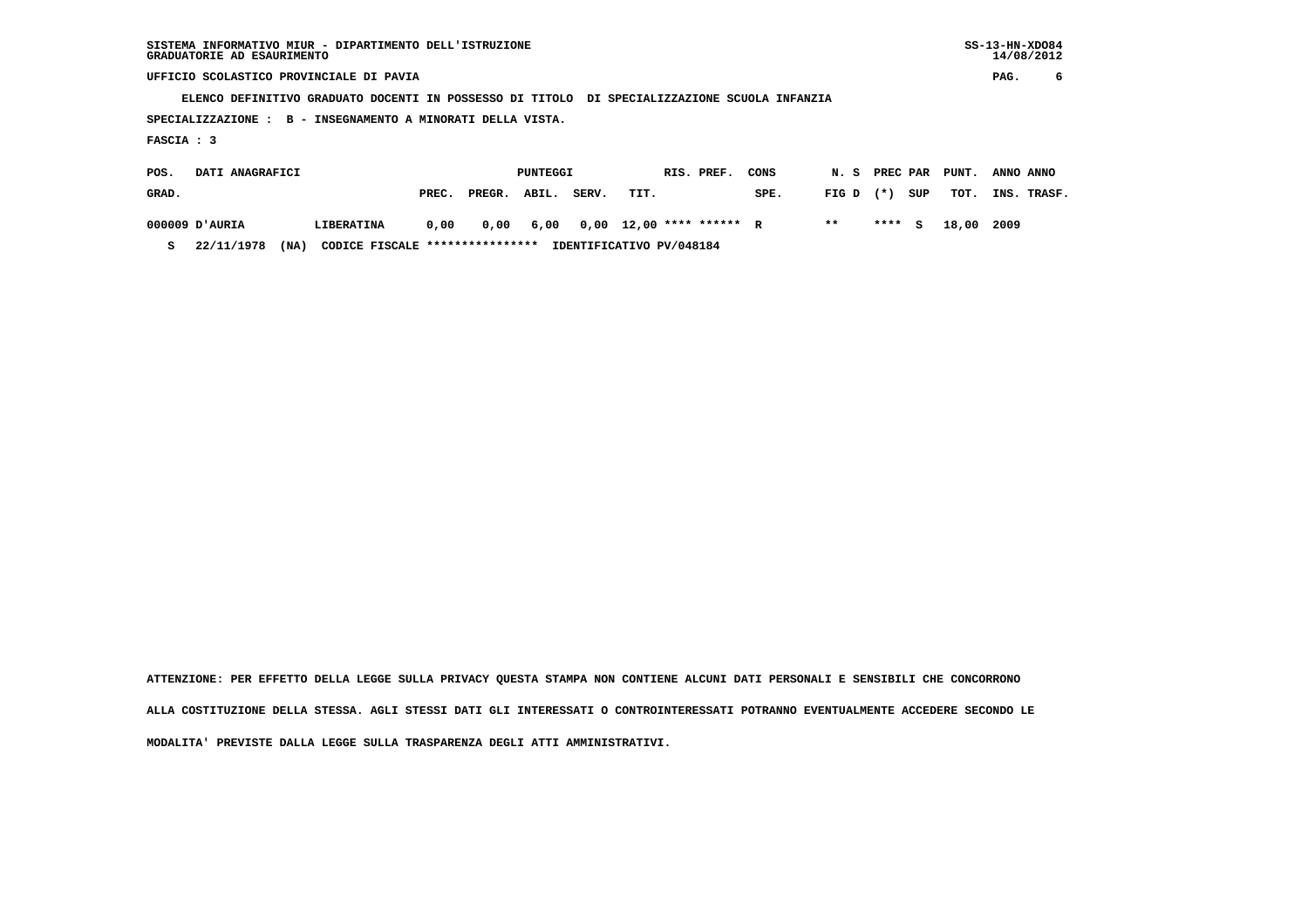**SISTEMA INFORMATIVO MIUR - DIPARTIMENTO DELL'ISTRUZIONE SS-13-HN-XDO84 GRADUATORIE AD ESAURIMENTO 14/08/2012**

# **UFFICIO SCOLASTICO PROVINCIALE DI PAVIA PAG. 7**

 **ELENCO DEFINITIVO GRADUATO DOCENTI IN POSSESSO DI TITOLO DI SPECIALIZZAZIONE SCUOLA INFANZIA**

 **SPECIALIZZAZIONE : C - INSEGNAMENTO A MINORATI DELL'UDITO.**

 **FASCIA : 3**

| POS.         | DATI ANAGRAFICI  |      |                                  |       |        | PUNTEGGI       |                          |      | RIS. PREF.           | CONS | N. S  | PREC PAR |     | PUNT. | ANNO ANNO |             |
|--------------|------------------|------|----------------------------------|-------|--------|----------------|--------------------------|------|----------------------|------|-------|----------|-----|-------|-----------|-------------|
| GRAD.        |                  |      |                                  | PREC. | PREGR. | ABIL.          | SERV.                    | TIT. |                      | SPE. | FIG D | $(* )$   | SUP | TOT.  |           | INS. TRASF. |
|              | 000001 LOPREVITE |      | <b>DANIELA</b>                   | 0.00  |        | $0,00$ $41,00$ | 12,00                    |      | $0.00$ **** ****** A |      | $**$  | ****     | s   | 53,00 | 2011 2011 |             |
|              | 13/04/1985       | (RC) | CODICE FISCALE ***************** |       |        |                | IDENTIFICATIVO PV/050580 |      |                      |      |       |          |     |       |           |             |
| 000002 LEONE |                  |      | VALENTINA                        | 0.00  |        | 0,00 17,00     | 24,00                    |      | 9,00 **** ****** A   |      | $**$  | ****     | s   | 50,00 | 2009      |             |
|              | 24/10/1982       | (TP) | CODICE FISCALE ****************  |       |        |                | IDENTIFICATIVO PV/028745 |      |                      |      |       |          |     |       |           |             |
|              | 000003 CANCEMI   |      | <b>IVANA</b>                     | 0.00  |        | $0,00$ $41,00$ | 0,00                     |      | $0,00$ **** ****** A |      | $**$  | ****     | s   | 41,00 | 2011 2011 |             |
|              | 01/09/1984       | (TP) | CODICE FISCALE ***************** |       |        |                | IDENTIFICATIVO PV/050513 |      |                      |      |       |          |     |       |           |             |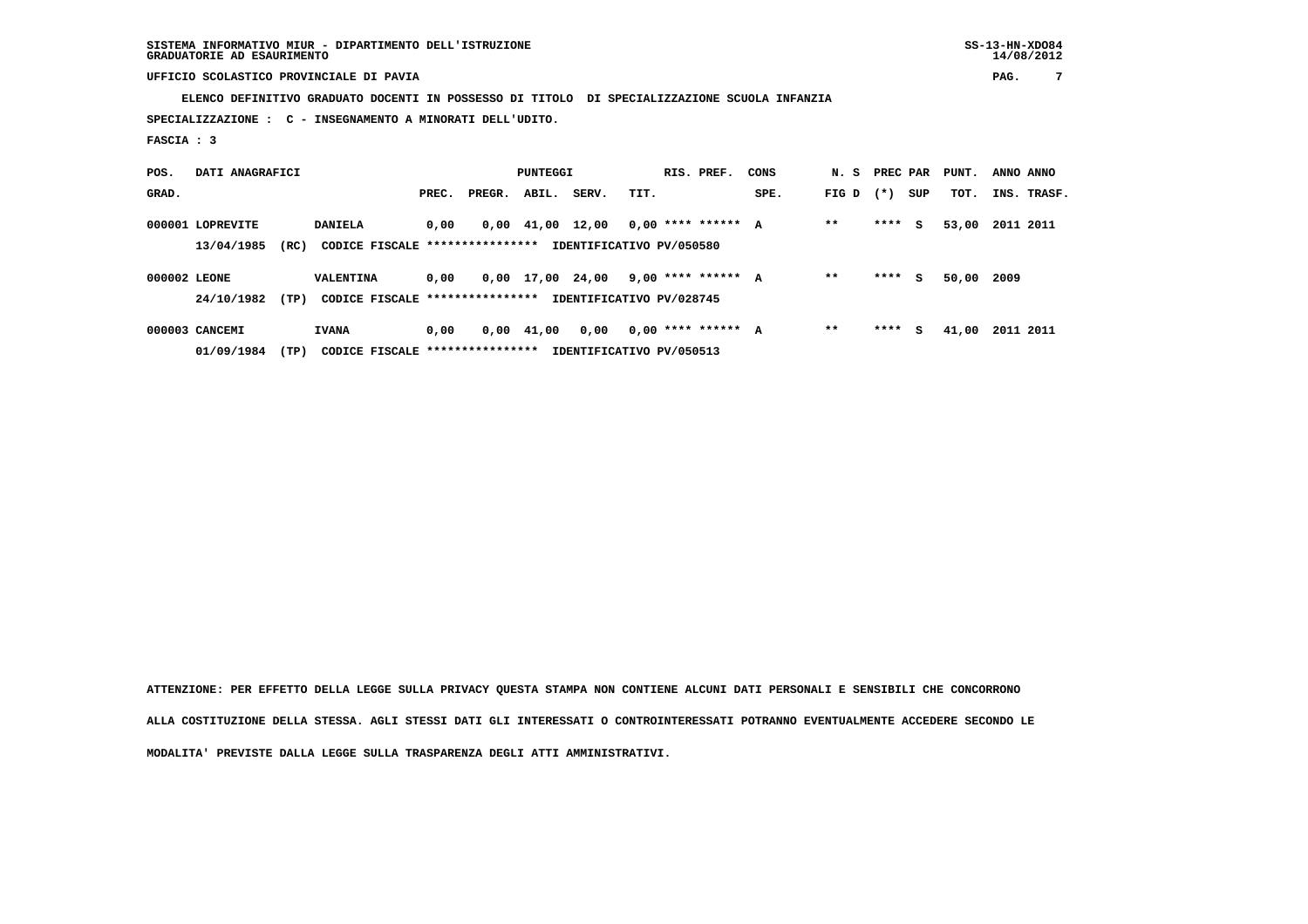### **UFFICIO SCOLASTICO PROVINCIALE DI PAVIA PAG. 8**

 **ELENCO DEFINITIVO GRADUATO DOCENTI IN POSSESSO DI TITOLO DI SPECIALIZZAZIONE SCUOLA INFANZIA**

 **SPECIALIZZAZIONE : C - INSEGNAMENTO A MINORATI DELL'UDITO.**

 **FASCIA : 3**

| POS.        | DATI ANAGRAFICI    |      |                                                               |       |              | <b>PUNTEGGI</b> |                                                                       |      | RIS. PREF.           | CONS | N. S PREC PAR |         |     | PUNT. | ANNO ANNO   |  |
|-------------|--------------------|------|---------------------------------------------------------------|-------|--------------|-----------------|-----------------------------------------------------------------------|------|----------------------|------|---------------|---------|-----|-------|-------------|--|
| GRAD.       |                    |      |                                                               | PREC. | PREGR. ABIL. |                 | SERV.                                                                 | TIT. |                      | SPE. | FIG D         | $(*)$   | SUP | TOT.  | INS. TRASF. |  |
| 000004 ROSA |                    |      | ANNA MARIA                                                    | 0,00  |              |                 | 16,00 41,00 12,00 3,00 **** ****** B                                  |      |                      |      | $***$         | $***$ S |     | 72,00 | 2009        |  |
|             | 06/04/1981         | (CT) | CODICE FISCALE **************** IDENTIFICATIVO PV/048168      |       |              |                 |                                                                       |      |                      |      |               |         |     |       |             |  |
|             | 000005 DE ROSE     |      | <b>MARIA ROSARIA</b>                                          | 0,00  |              |                 | $0,00$ 42,00 24,00 0,00 **** ****** B                                 |      |                      |      | $* *$         | $***$ S |     | 66,00 | 2011 2011   |  |
|             | 21/07/1986         | (CS) | CODICE FISCALE **************** IDENTIFICATIVO PV/050413      |       |              |                 |                                                                       |      |                      |      |               |         |     |       |             |  |
|             | 000006 BARTOLOMEO  |      | <b>FRANCESCA</b>                                              | 0,00  |              |                 | $0.00 \quad 41.00 \quad 24.00 \quad 0.00 \quad *** \quad *** \quad B$ |      |                      |      | $* *$         | $***$ S |     | 65,00 | 2007        |  |
|             | 14/07/1979         |      | (CS) CODICE FISCALE **************** IDENTIFICATIVO PV/028403 |       |              |                 |                                                                       |      |                      |      |               |         |     |       |             |  |
|             | 000007 PURRAZZELLA |      | <b>CATERINA</b>                                               | 0,00  |              | 0,00 42,00      | 0,00                                                                  |      | $3,00$ **** ****** B |      | $**$          | $***$ S |     | 45,00 | 2011 2011   |  |
|             | 21/11/1981         | (PA) | CODICE FISCALE **************** IDENTIFICATIVO PV/050614      |       |              |                 |                                                                       |      |                      |      |               |         |     |       |             |  |
|             | 000008 PALUMBO     |      | <b>MARCO</b>                                                  | 0,00  |              |                 | 0,00 17,00 0,00                                                       |      | $3,00$ **** ****** B |      | $**$          | **** S  |     | 20,00 | 2011 2011   |  |
|             | 23/05/1975         | (NA) | CODICE FISCALE **************** IDENTIFICATIVO PV/050463      |       |              |                 |                                                                       |      |                      |      |               |         |     |       |             |  |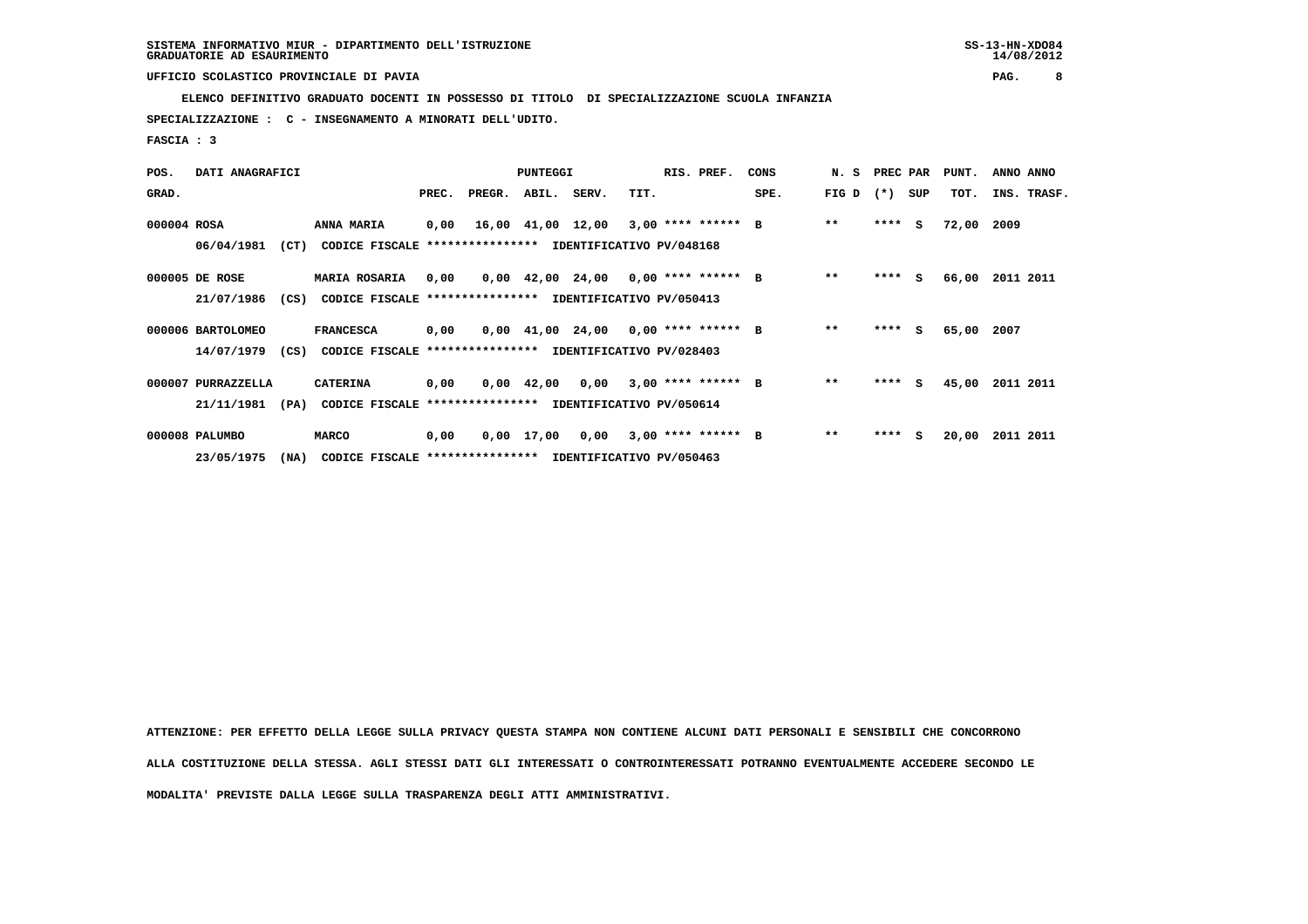| SISTEMA INFORMATIVO MIUR - DIPARTIMENTO DELL'ISTRUZIONE | $SS-13-HN-XDO84$ |
|---------------------------------------------------------|------------------|
| GRADUATORIE AD ESAURIMENTO                              | 14/08/2012       |

 $SS-13-HN-XDO84$  $14/08/2012$ 

 **UFFICIO SCOLASTICO PROVINCIALE DI PAVIA PAG. 9**

 **ELENCO DEFINITIVO GRADUATO DOCENTI IN POSSESSO DI TITOLO DI SPECIALIZZAZIONE SCUOLA INFANZIA**

 **SPECIALIZZAZIONE : C - INSEGNAMENTO A MINORATI DELL'UDITO.**

 **FASCIA : 3**

| POS.  | DATI ANAGRAFICI |      |                                 |       |        | PUNTEGGI |       |                                    | RIS. PREF. | CONS |             |        |     | N. S PREC PAR PUNT. | ANNO ANNO   |
|-------|-----------------|------|---------------------------------|-------|--------|----------|-------|------------------------------------|------------|------|-------------|--------|-----|---------------------|-------------|
| GRAD. |                 |      |                                 | PREC. | PREGR. | ABIL.    | SERV. | TIT.                               |            | SPE. | $FIG D (*)$ |        | SUP | тот.                | INS. TRASF. |
|       | AURIA וD'AURIA  |      | LIBERATINA                      | 0.00  | 0.00   |          |       | 6,00  0,00  12,00  ****  ******  R |            |      | $***$       | **** S |     | 18,00 2009          |             |
|       | 22/11/1978      | (NA) | CODICE FISCALE **************** |       |        |          |       | IDENTIFICATIVO PV/048184           |            |      |             |        |     |                     |             |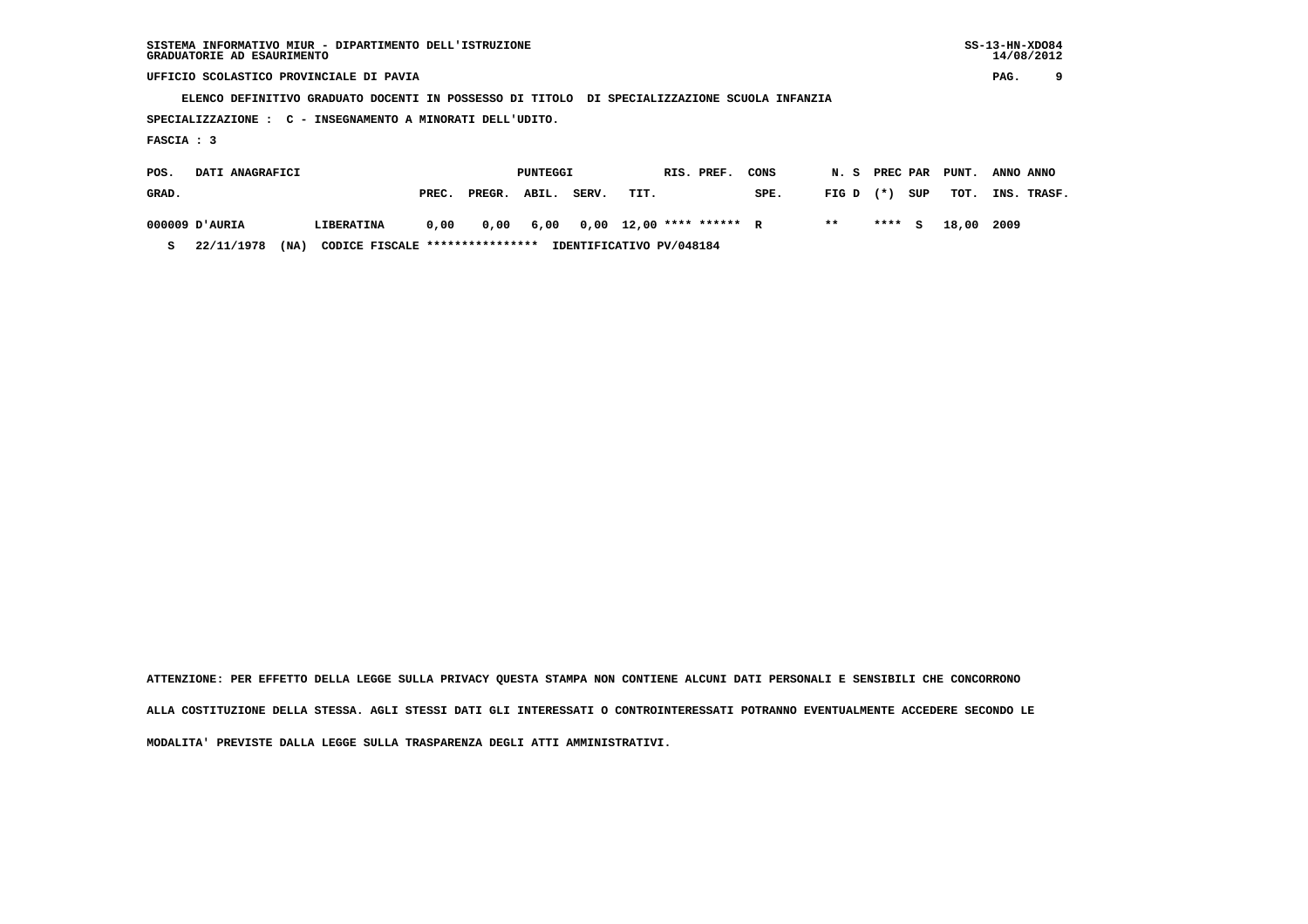**ELENCO DEFINITIVO GRADUATO DOCENTI IN POSSESSO DI TITOLO DI SPECIALIZZAZIONE SCUOLA INFANZIA**

 **SPECIALIZZAZIONE : E - INSEGNAMENTO A INDIRIZZO DIFFERENZIATO MONTESSORI.**

 **FASCIA : 3**

| POS.         | DATI ANAGRAFICI |      |                                                          |       |        | PUNTEGGI     |       |                          | RIS. PREF.           | CONS | N. S  | PREC PAR |     | PUNT. | ANNO ANNO |             |
|--------------|-----------------|------|----------------------------------------------------------|-------|--------|--------------|-------|--------------------------|----------------------|------|-------|----------|-----|-------|-----------|-------------|
| GRAD.        |                 |      |                                                          | PREC. | PREGR. | ABIL.        | SERV. | TIT.                     |                      | SPE. | FIG D | $(* )$   | SUP | тот.  |           | INS. TRASF. |
|              | 000001 FALCONE  |      | <b>MARIA</b>                                             | 0,00  |        | 19,00 15,00  | 0,00  |                          | $9,00$ **** ****** A |      | $* *$ | **** S   |     | 43,00 | 2011 2011 |             |
|              | 03/03/1965      | (CT) | CODICE FISCALE **************** IDENTIFICATIVO PV/050601 |       |        |              |       |                          |                      |      |       |          |     |       |           |             |
|              | 000002 ASSENSO  |      | <b>CONCETTA</b>                                          | 0,00  |        | $6,00$ 15,00 | 0,00  |                          | $0,00$ **** ****** A |      | $* *$ | ****     |     | 21,00 | 2007 2007 |             |
|              | 27/08/1957      | (EN) | CODICE FISCALE *****************                         |       |        |              |       | IDENTIFICATIVO PV/028458 |                      |      |       |          |     |       |           |             |
| 000003 TURCO |                 |      | <b>GAETANA</b>                                           | 0,00  |        | 3,00 15,00   | 0,00  |                          | $0.00$ **** ****** A |      | $* *$ | ****     | s   | 18,00 | 2004 2004 |             |
|              | 13/07/1964      | (CL) | CODICE FISCALE **************** IDENTIFICATIVO PV/025770 |       |        |              |       |                          |                      |      |       |          |     |       |           |             |
|              | 000004 BRUNETTO |      | <b>ANNA MARIA</b>                                        | 0,00  |        | 3,00 14,00   | 0,00  |                          | $0,00$ **** ****** A |      | $* *$ | ****     | s   | 17,00 | 2004 2004 |             |
|              | 19/02/1958      | (AG) | CODICE FISCALE *****************                         |       |        |              |       | IDENTIFICATIVO PV/025608 |                      |      |       |          |     |       |           |             |

 **ATTENZIONE: PER EFFETTO DELLA LEGGE SULLA PRIVACY QUESTA STAMPA NON CONTIENE ALCUNI DATI PERSONALI E SENSIBILI CHE CONCORRONO**

 **ALLA COSTITUZIONE DELLA STESSA. AGLI STESSI DATI GLI INTERESSATI O CONTROINTERESSATI POTRANNO EVENTUALMENTE ACCEDERE SECONDO LE**

 **MODALITA' PREVISTE DALLA LEGGE SULLA TRASPARENZA DEGLI ATTI AMMINISTRATIVI.**